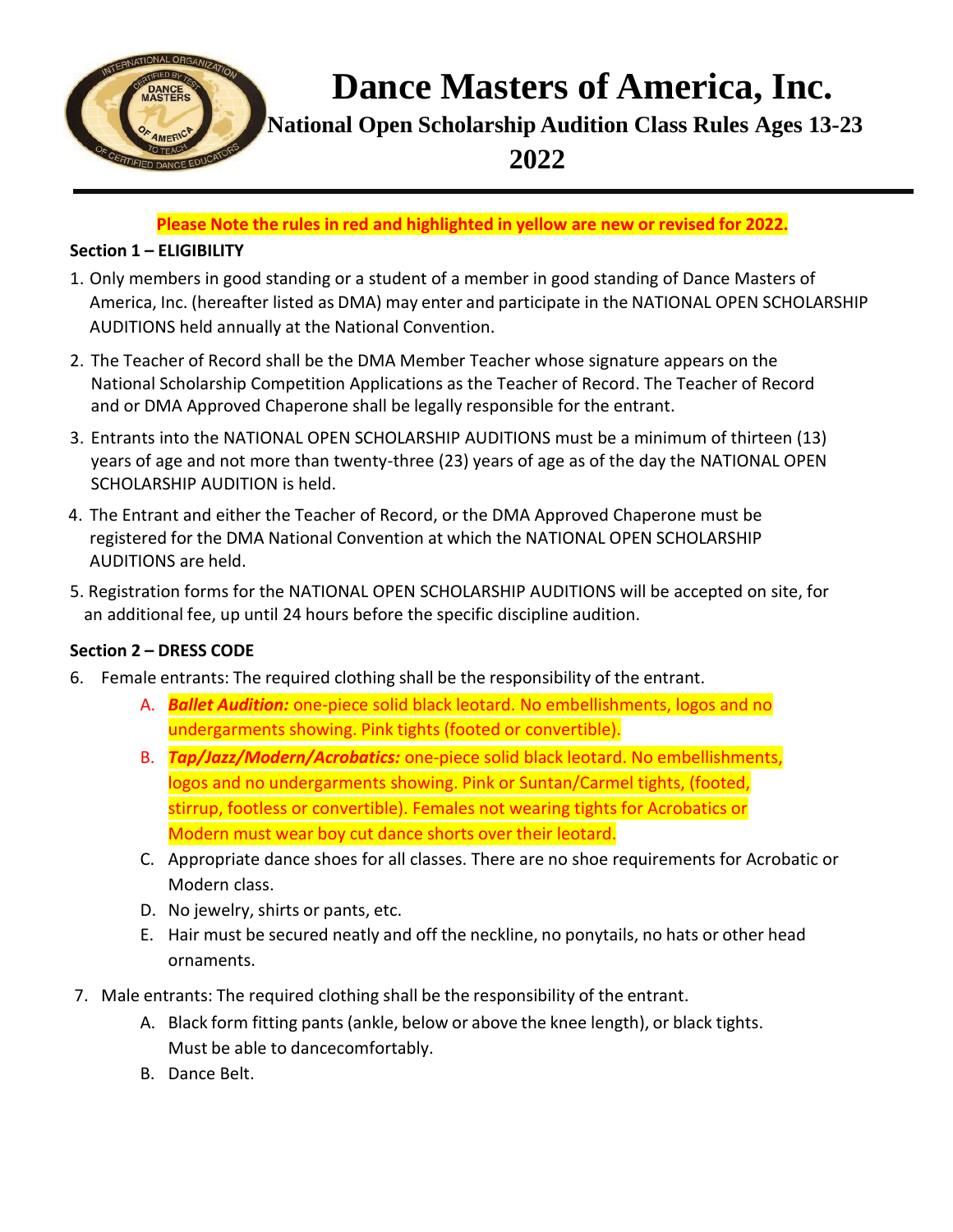- C. Black form fitting compression shirt or muscle shirt tucked in.
- D. Appropriate dance shoes for all classes. There are no shoe requirements for Acrobatic or Modern class.
- E. No jewelry, shorts, hats, etc.
- F. Hair must be secured neatly off the neckline, no ponytails, no hats or other head ornaments.
- G. No stripes, logos or other designs on pants or shirt.

## **Section 3 – JUDGING**

- 8. There will be an audition in Ballet, Tap, Jazz, Modern and Acrobatics. Entrants may compete in the audition(s) of their choosing.
- 9. The Entrant's score shall be based on their technique, ability to comprehend, projection, musicality, appearance and posture.
- 10. Students are encouraged to compete in all auditions in order to accumulate pointsfor the DMA Award of Excellence and/or Four (4) Phase National Open Scholarship Awards.
- 11. The following Scholarship awards will be given;
	- A. The DMA Award of Excellence shall be presented to the entrant with the highest combined total score in all 5 subjects (Ballet, Tap, Jazz, Modern and Acrobatics). A minimum of ten (10) participants in each of the five (5) auditions will be required to present this Award. The winner of the award shall not be eligible for any other National Open Scholarship Awards.
	- B. Four (4) Phase National Open Scholarship Overall Awards shall be presented to the entrants with the highest combined total score in 4 subjects with Ballet, Tap, and Jazz being required and your 4th score coming from either your Modern or Acrobatics audition. The following minimum number of participants in each of the auditions are:

10-14 participants shall be required for a 1<sup>st</sup> Place Award

15-19 participants shall be required for a  $1<sup>st</sup>$  and  $2<sup>nd</sup>$  Place Award

20 or more participants shall be required for a 1st, 2<sup>nd</sup>, and 3<sup>rd</sup> Place Award

The winners of these awards shall not be eligible for any other National Open Scholarship SUBJECT Awards at this convention.

- C. The National Open Scholarship Subject Awards in each discipline shall be presented (using the same scale as above) in Ballet, Tap, Jazz, Modern and Acrobatics. Each winner shall receive the highest monetary award that they have qualified for in accordance with their scores.
- 12. The winner of the DMA Award of Excellence must retire from the National Open Scholarship Auditions. The 1<sup>st</sup> Place winner of the Four (4) Phase National Open Scholarship Overall Award may compete after a lapse of one (1) year.
- 13. National Open Scholarship Subject Awards will be presented at a time and place to be announced.
- 14.The DMA Award of Excellence and the Four (4) Phase National Overall Open Scholarship Awards will be presented at the Annual Awards Banquet.